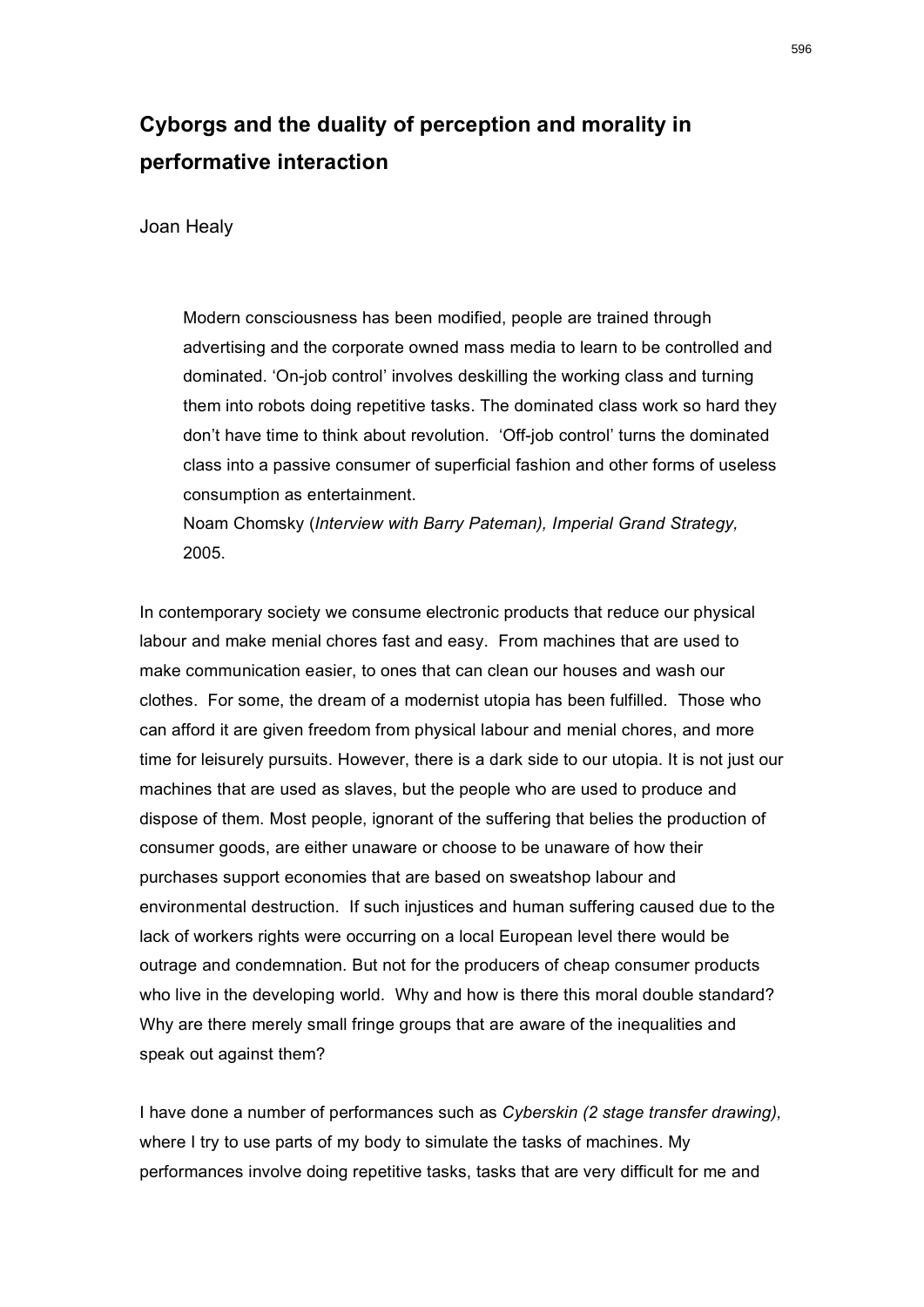intellectually unsatisfying, yet simple to the most rudimentary of computer drawing programmes. I try to draw parallels between my machine-like labour and the low paid labour jobs that employ so many people who make electronics equipment. By literally becoming a machine product, I make obvious the huge amount of human suffering involved in the production of such a trivial 'product'. The audience members become consumers and I make explicit their complicity in this suffering through their use of this human powered technology.

I was inspired by *The Turk,* an automaton by Baron Von Kempelen. Created in 1770, it was a chess playing 'machine' that toured Europe beating everyone it played at chess. It was finally revealed in the 1820's that the machine's housing contained a small man, a chess genius who pulled strings inside the box to manipulate the chess pieces. In my performances, I am also a person masquerading as a machine, but the difference in my performances is that I am in fact no match for the audience's expectations of me, and I fail at the only task I am meant to perform. In fact I put a huge amount of effort and suffering into creating something that doesn't work very well

At the same time as I was developing the *Cyberskin,* I became very interested in the field of bio-mimetics, or animal tissue engineering such as the work done on the famous 'Earmouse' by Dr Charles Vacanti. I also noticed a trend in interaction design that placed a new emphasis on touch-screen interaction. As the main function of human skin is to sense physical touch, I decided to convert my back into a computer drawing pad interface. I conceptually combined the fields of bio-mimetics and touchscreen interaction design into the *Cyberskin* performance project creating a parody of them.

I wanted to challenge the ethics of the public in the face of using what I advertised as a 'cyborg', a 'living sensor' or 'artificial intelligence machine' using 'living human cell tissue '. So, I invented a fake history of its technological development, claiming it to have been engineered in a laboratory using 'synthetic biodegradable polymerscaffolds' and attached to a 'hybrid neuromechanical wiring system with 8-bit char matrix' etc etc ... In homage to Dr Charles Vacanti, I used his resume as inspiration to create my own scientific resume, portraying myself as a world renowned scientist in bio-engineering. I performed the piece in *Artbots 08* at the Science Gallery in the prestigious Trinity College in Dublin. I hoped that the *Cyberskin's* association with the university and its inclusion in an exhibition of other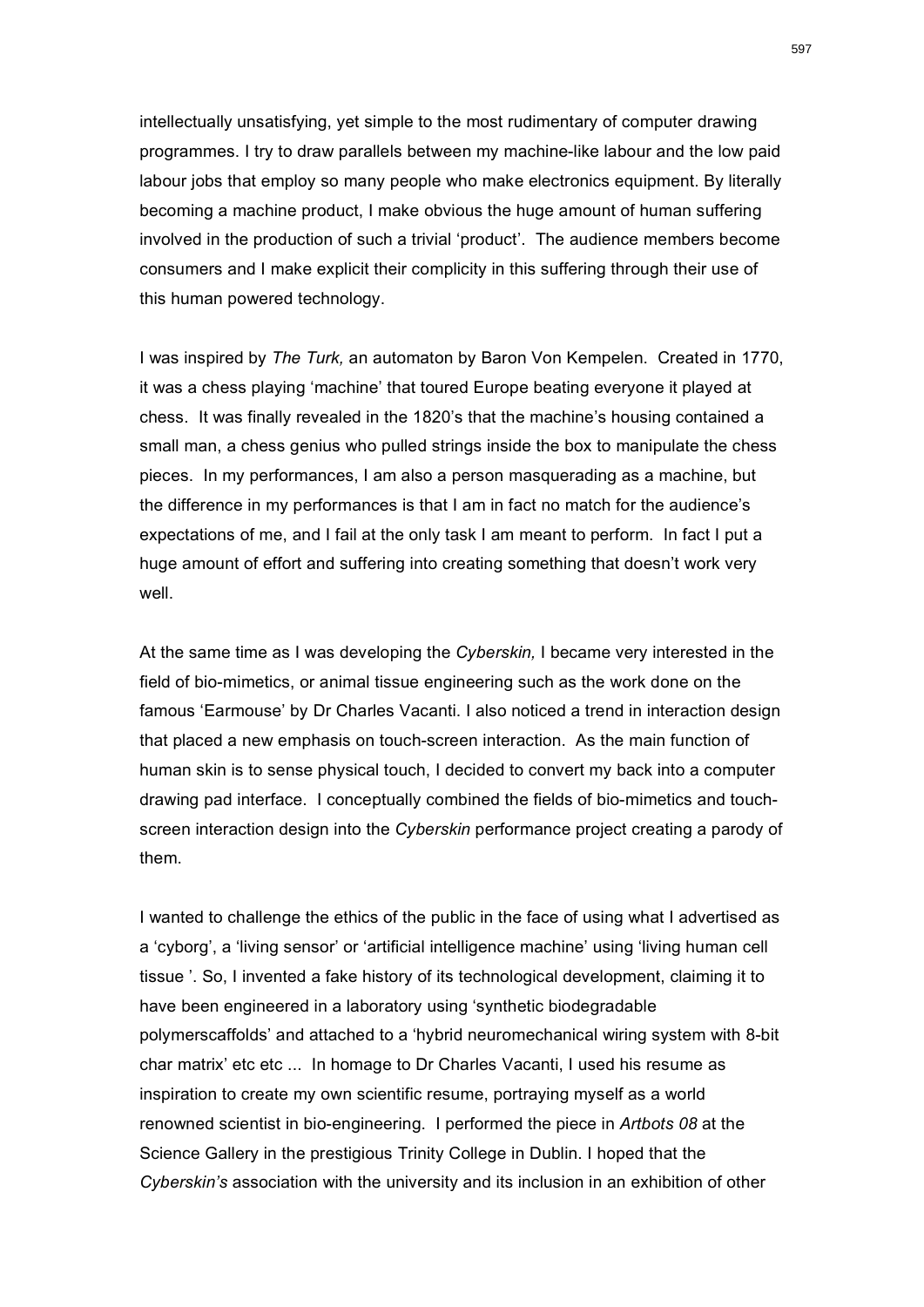actual robots would give the myth I had created more credibility and ability to spoof the public.

I constructed a costume that consists of a wooden housing painted silver to give it a machine aesthetic. On the back of the housing is a hole that reveals a rectangle of skin of my back. This is the 'touchpad'. Inside with me is a laptop with a drawing program that I use to replicate what I feel drawn on my back and this is then displayed above on a monitor. Also included are four holes in the housing to show parts of my skin that were painted in black, red, green and blue colors, they are the 'buttons' for the public to press to choose colours to paint with. The piece was inspired by the performance piece of the same name, *2 Stage Transfer Drawing (advancing to a future state)* by Dennis Oppenheim, where, by playing drawing games on each other's backs he investigates the sense of touch and the bond between father and daughter.

When I perform, the reaction from the crowd is diverse, with most people finding the work eccentric and funny, yet disturbing. Some people express compassion toward me and the uncomfortable position I am in. Others are fooled by the work, and think that my skin is artificial and mechanically connected to a computer screen. They are frustrated that the 'cyborg', (my reactions) are too slow and is not responding quickly enough to their commands. What was more interesting to me was that even though most of the visitors logically realized that the *Cyberskin* was a 'fake' and that there was a real person inside pretending to be a cyborgnetic machine, that actually there was still a mental disconnection in their perception of me. Visually, with only a rectangle of flesh showing, I was too abstracted from humanity for them to fully perceive me as a person. They would push on my skin harder and harder if I was too slow at replicating their drawings or at choosing a new colour. It was really interesting how there was a duality there, subconsciously they were expecting me to be as fast as a real computer, yet logically they knew that I was just a person in a box.

As Slavoj Zizek highlights in his book *Violence*, there are systemic class divisions that exist between rich and poor. These divisions exist on a global level and are perpetuated through unfair trade restrictions that benefit rich countries and multinational corporations. In Zizek's eyes, the suffering that our consumption supports is a form of violence. It is 'objective', we perpetrate it from a distance and pretend it doesn't exist because a reduction in the overproduction and consumption